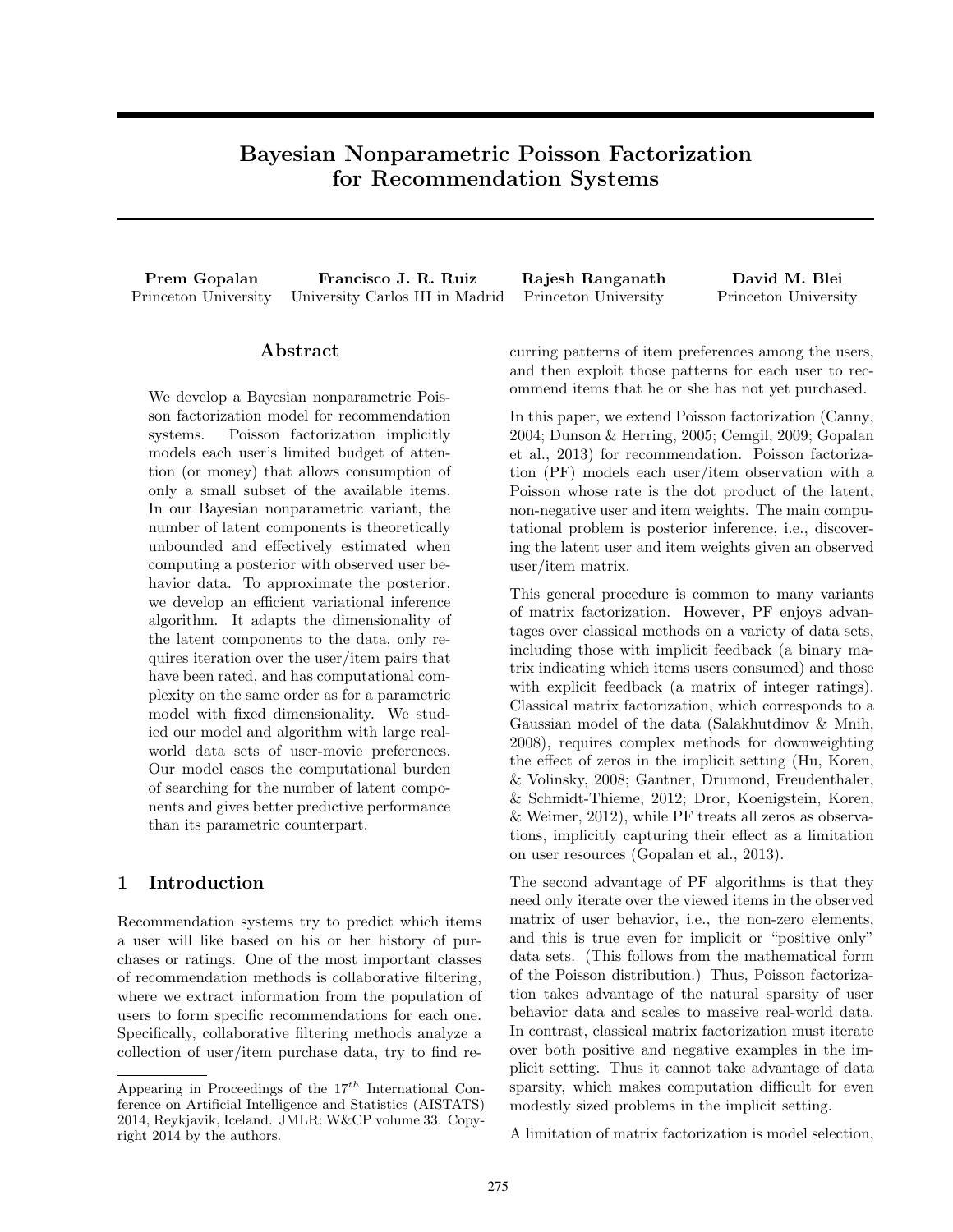i.e., choosing the number of components with which to model the data. The typical approach in matrix factorization, Poisson or Gaussian, is to determine the number of components by predictive performance on a held-out set of ratings (Salakhutdinov & Mnih, 2008; Gopalan et al., 2013). But this can be prohibitively expensive with large data sets because it requires fitting many models.

To this end, we develop a Bayesian nonparametric (BNP) Poisson factorization model. Our model is based on the weights from a collection of Gamma processes, one for each user, which share an infinite collection of atoms. Each atom represents a preference pattern of items, such as action movies or comedies. Through its posterior distribution, our model adapts the dimensionality of the latent representations, learning the preference patterns (and their number) that best describe the users.

As for most complex Bayesian models, the main computational challenge is posterior inference, where we approximate the posterior distribution of the latent user/item structure given a data set of user/item ratings. We develop an efficient algorithm based on variational inference, an approach that finds an approximate posterior distribution via optimization (Jordan et al., 1999). Our method simultaneously finds both the latent components and the latent dimensionality, easily handles large data sets, and takes time roughly equal to one fit of the model with fixed dimension.

Thus, the contributions of our paper are: (a) a new Bayesian nonparametric model for Poisson factorization, (b) a scalable variational inference algorithm with nested variational families (Kurihara et al., 2006), and (c) a thorough study of BNPPF on large scale movie recommendation problems. On two large realworld data sets—10M movie ratings from MovieLens and 100M movie ratings from Netflix—we found that Bayesian nonparametric PF outperformed (or at least performed as well as) its parametric counterpart.

There has been significant research on Bayesian nonparametric factor models. Griffiths and Ghahramani (2011) introduced the IBP, and developed a Gaussian BNP factor model with binary weights. Knowles and Ghahramani (2011) later extended this work to nonbinary weights. Other extensions include (Hoffman et al., 2010) and (Porteous et al., 2008). Situated within this literature, our model is a BNP factor model that assumes non-negative weights and sparse observations. As we will show below, unlike previous algorithms, our approach takes advantage of the sparsity and nonnegativity to scale to very large data sets. We analyze data that cannot be handled by this previous research.

Closer to our model is the work of Titsias (2007),

Zhou et al. (2012), and Broderick et al. (2013). Titsias (2007) derives a BNP factor model, the infinite Gamma-Poisson feature model. The Gamma process can be shown to be the De Finetti mixing distribution for this model (Thibaux, 2008), with the latent counts being drawn from a Poisson process. Our model does not have an underlying latent discrete stochastic process. Zhou et al. (2012) generalize (Titsias, 2007) and extend the infinite prior to a Beta-Gamma-Gamma-Poisson hierarchical structure. Our model is simpler than (Zhou et al., 2012) because it is not hierarchical, and our model choices afford a scalable variational inference algorithm to tackle the kinds of problems that we are trying to solve. Titsias (2007) uses an MCMC algorithm that does not scale and Zhou et al. (2012) further do inference with a truncated model (which also does not scale). Finally, Broderick et al. (2013) give a more general class of hierarchical models than (Zhou et al., 2012) but, again, only develop MCMC algorithms. Our model is simpler than and complements (Broderick et al., 2013)—Poisson factorization does not immediately fall out of their framework—and, again, affords scalable inference algorithms.

Finally, we remark that although we focus on recommendation systems, our BNP model can be used in a broader range of applications requiring matrix factorization, such as topic modeling (Canny, 2004) or community detection (Ball et al., 2011).

## 2 Bayesian Nonparametric Poisson Factorization

We develop a statistical model of user/item rating matrices. Our data are observations  $y_{ui}$ , which contains the rating that user  $u$  gave to item  $i$ , or zero if no rating was given. The data can be based on "implicit feedback", where  $y_{ui}$  is one if the user consumed it and zero otherwise. User behavior data is typically sparse, i.e., most of the ratings are zero.

In Poisson factorization for recommendation (Gopalan et al., 2013), each user and each item is associated with a K-dimensional latent vector of positive weights. Let  $\boldsymbol{\theta}_u = [\theta_{u1}, \dots, \theta_{uK}]^\top$  be the weight vector of user u, and  $\beta_i = [\beta_{i1}, \ldots, \beta_{iK}]^\top$  be the weight vector of item i. The weights are given Gamma priors and each observation  $y_{ui}$  is modeled by a Poisson distribution parameterized by the inner product of the user's and item's weights,

$$
\beta_{ik} \sim \text{Gamma}(a, b), \qquad (1)
$$

$$
\theta_{uk} \sim \text{Gamma}(c, d), \tag{2}
$$

$$
y_{ui} \sim \text{Poisson}(\boldsymbol{\theta}_u^{\top} \boldsymbol{\beta}_i). \tag{3}
$$

The number of components is fixed. Throughout the paper we parameterize the Gamma with its shape and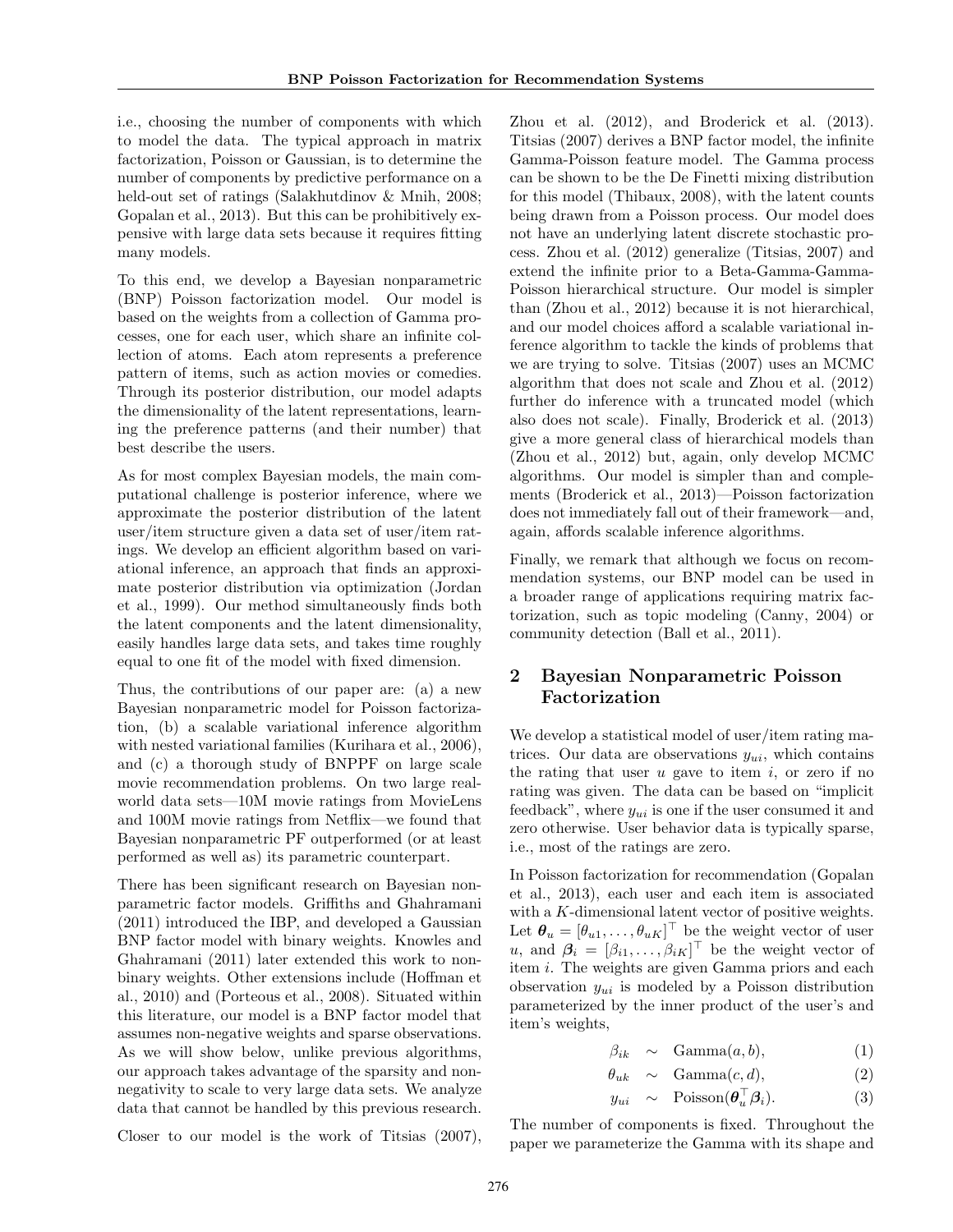rate. Gopalan et al. (2013) fit the model with different values of K and select the one that gives best performance on a held-out set of ratings.

Choosing the value of  $K$  is a nuisance because it is expensive to fit many models on large data sets. We want a model with support over arbitrary K such that the posterior distribution captures the effective latent dimensionality of our data. The desirable properties for such a model are: (i) The user weights  $\theta_u$  and item weights  $\beta_i$  must be infinite-dimensional non-negative vectors, (ii) the expected dot product  $\boldsymbol{\theta}_{u}^{\top} \boldsymbol{\beta}_{i}$  of any pair must be finite, and (iii) the item weights  $\beta_i$  have to be shared among all users.

We place independent and identical Gamma priors over each element of the infinite-dimensional vector  $\beta_i$ , following Eq. 1. Since all elements  $\beta_{ik}$  are iid, to satisfy condition (ii), we require the convergence of  $\sum_{k=1}^{\infty} \mathbb{E} [\theta_{uk}]$ . A natural way to construct a summable infinite set of positive weights is to use a Gamma process (Ferguson, 1973) for each user weight vector  $\theta_u$ . A Gamma process,  $\text{GP}(c, H)$ , has two parameters: c the rate parameter and  $H$  the base measure. A draw from a Gamma process is an atomic random measure with finite total mass when  $H$  is finite. This means that a draw from a Gamma process gives an infinite collection of positive-valued random weights (the atom weights) whose summation is almost surely finite. Thus, we make  $\theta_{uk}$  the weights of a draw from a Gamma process.

To ensure the items are shared among all users and satisfy condition (iii), we need to match the item weights to the user weights. Notice that the item weights are indexed by the natural numbers. Thus, to match the user weights to the item weights, we need an ordering of the user weights. We use a size-biased ordering. The size-biased ordering promotes sharing by penalizing higher index components. We obtain peruser Gamma process weights, in size-biased order, by scaling the stick-breaking construction of the Dirichlet process with a Gamma random variable. Miller (2011) states this construction for Gamma processes with unit scale. In general, scaling the sticks from a Dirichlet process by a draw from  $Gamma(\alpha, c)$  yields a draw from a Gamma process with parameters c and H, where  $H(\Omega) = \alpha$  (Zhou & Carin, 2013). While  $\alpha$ governs the sparsity of the user weights, both  $\alpha$  and c influence the rating budget available to the user.

Using the scaled sticks for  $\theta_u$ , the generative process for the Bayesian nonparametric Poisson factorization model with  $N$  users and  $M$  items is as follows:

- 1. For each user  $u = 1, \ldots, N$ :
	- (a) Draw  $s_u \sim \text{Gamma}(\alpha, c)$ .
- (b) Draw  $v_{uk} \sim \text{Beta}(1, \alpha)$ , for  $k = 1, \ldots, \infty$ .
- (c) Set  $\theta_{uk} = s_u \cdot v_{uk} \prod_{i=1}^{k-1} (1 v_{ui}),$ for  $k = 1, \ldots, \infty$ .
- 2. Draw  $\beta_{ik} \sim \text{Gamma}(a, b),$ for  $k = 1, \ldots, \infty$ ,  $i = 1, \ldots, M$ .
- 3. Draw  $y_{ui} \sim \text{Poisson}(\sum_{k=1}^{\infty} \theta_{uk} \beta_{ik}),$ for  $u = 1, ..., N, i = 1, ..., M$ .

Unlike draws from a standard Gamma process, these atoms are shared across users. In this way, our model is similar to a hierarchical Gamma process (Cinlar, 1975). However, in a hierarchical Gamma process, the atoms are shared across users through the common base measure. In contrast, the atoms in our model are shared due to the size-biased ordering. Intuitively, components with different indices are unlikely to be similar due to the penalty levied by the size-biased ordering. This method of sharing atoms can be leveraged in other hierarchical BNP models like the hierarchical Dirichlet process (Teh & Jordan, 2010).

Note that, unlike BNP Gaussian matrix factorization (Knowles & Ghahramani, 2011), the generative process provides a sparse observation matrix. The probability of  $y_{ui}$  being zero can be lower bounded as

$$
p(y_{ui} = 0) \ge \exp\left(-\frac{a\alpha}{bc}\right) \tag{4}
$$

and, therefore, the expected number of zeros in the observation matrix is lower bounded by  $NM \exp(-\frac{a\alpha}{bc})$ (see the Supplementary Material for the proof).

#### 3 Inference

In this section, we derive a scalable mean-field inference algorithm to deal with large data sets. Variational inference provides an alternative to MCMC methods as a general source of approximation methods for inference in large-scale probabilistic models (Jordan et al., 1999). Variational inference algorithms are in general computationally less expensive compared to MCMC methods and do not suffer from limitations involving mixing of the Markov chains, although they involve solving a non-convex optimization problem.

Variational inference algorithms approximate the posterior by defining a parametrized family of distributions over the hidden variables and then fitting the parameters to find a distribution that is close to the posterior in terms of Kullback-Leibler divergence.

For convenience, and similarly to previous works (Dunson & Herring, 2005; Zhou et al., 2012; Gopalan et al., 2013), we introduce for each user-item pair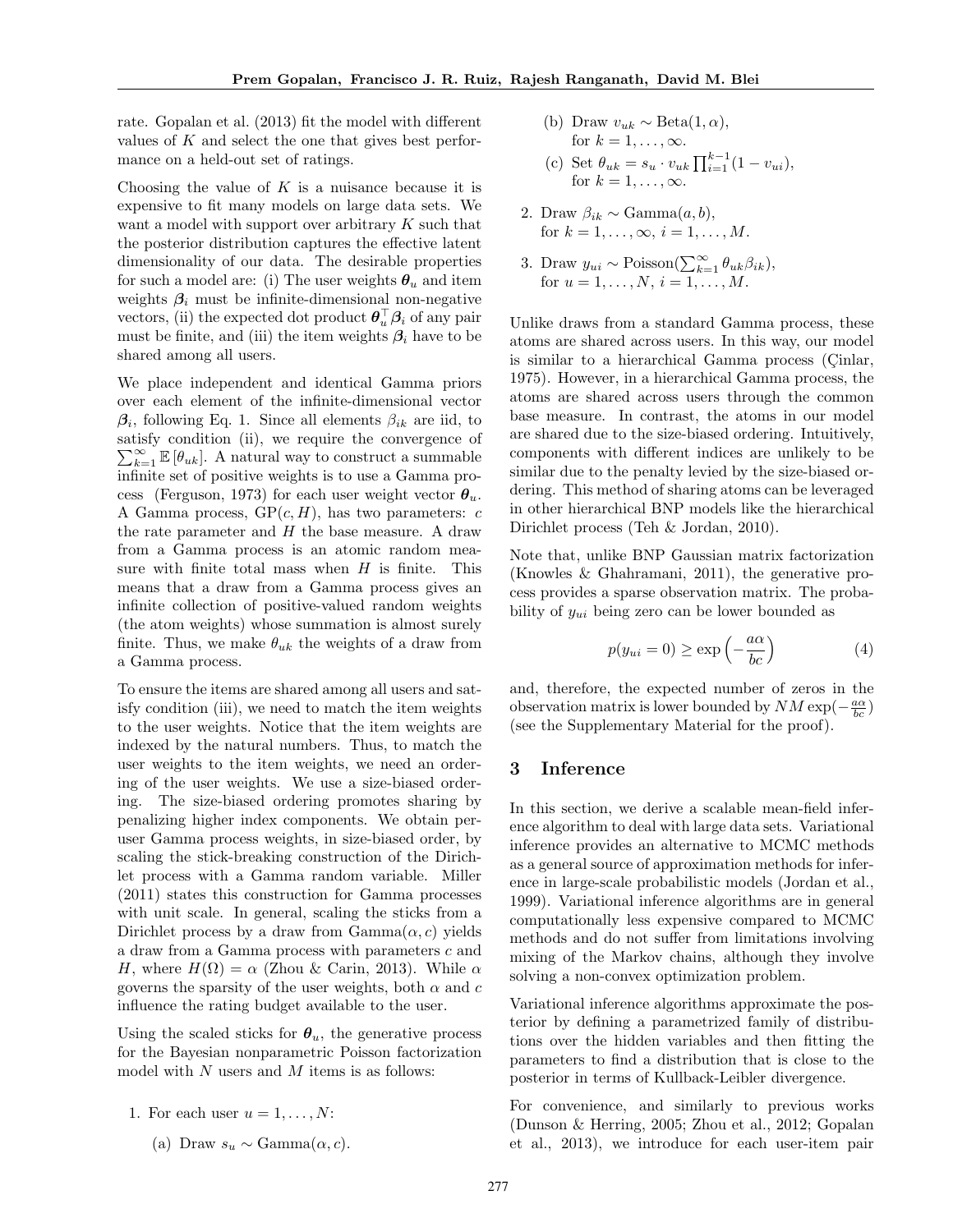the auxiliary latent variables  $z_{ui,k}$ , such that  $z_{ui,k} \sim$ Poisson( $\theta_{uk}\beta_{ik}$ ). Due to the additive property of Poisson random variables, each observation  $y_{ui}$  can be expressed as

$$
y_{ui} = \sum_{k=1}^{\infty} z_{ui,k}.
$$
 (5)

Thus, the variables  $z_{ui,k}$  preserve the marginal Poisson distribution of the observation  $y_{ui}$ . Note that when  $y_{ui} = 0$ , the posterior distribution of  $z_{ui,k}$  will place all its mass on  $z_{ui,k} = 0$ . Consequently, our inference procedure needs to only consider  $z_{ui,k}$  for those useritem pairs such that  $y_{ui} > 0$ . This is not the case for BNP Gaussian MF (Knowles & Ghahramani, 2011) and makes our inference procedure extremely efficient for sparse user/item data.

Using the auxiliary variables, and introducing the notation  $\beta = {\beta_i}$ ,  $s = {s_u}$ ,  $v = {v_{uk}}$  and  $z = {z_{ui,k}}$ , the joint distribution over the hidden variables can be written as

$$
p(\mathbf{z}, \boldsymbol{\beta}, \mathbf{s}, \mathbf{v} | \alpha, c, a, b) = \prod_{u=1}^{N} p(s_u | \alpha, c) \prod_{k=1}^{\infty} \prod_{u=1}^{N} p(v_{uk} | \alpha)
$$

$$
\times \prod_{k=1}^{\infty} \prod_{i=1}^{M} p(\beta_{ik} | a, b) \prod_{k=1}^{\infty} \prod_{u=1}^{N} \prod_{i=1}^{M} p(z_{ui,k} | \theta_{uk}, \beta_{ik}), \quad (6)
$$

and the observations are generated following Eq. 5.

The mean-field family considers the latent variables to be independent of each other, yielding the completely factorized variational distribution:

$$
q(\mathbf{z}, \beta, \mathbf{s}, \mathbf{v}) = \prod_{u=1}^{N} q(s_u) \prod_{k=1}^{\infty} \prod_{u=1}^{N} q(v_{uk}) \prod_{k=1}^{\infty} \prod_{i=1}^{M} q(\beta_{ik})
$$

$$
\times \prod_{u=1}^{N} \prod_{i=1}^{M} q(\mathbf{z}_{ui}), \qquad (7)
$$

in which we denote by  $z_{ui}$  the vector with the infinite collection of variables  $z_{ui,k}$  for user u and item i.

Typical mean field methods optimize the KL divergence by coordinate ascent, iteratively optimizing each parameter while holding the others fixed. These update are easy to derive for conditionally conjugate variables, i.e., variables whose complete conditional is in the exponential family (Ghahramani & Beal, 2001). (The complete conditional is the conditional distribution of a latent variable given the observations and all other latent variables). This is the case for most of the variables in our model and for these variables we set the form of their variational distributions to be the same as their complete conditionals.

The exceptions are the stick proportions. These variables are not conditionally conjugate because the Beta prior over the stick proportions  $v_{uk}$  is not conjugate to the Poisson likelihood. Rather, the complete conditional for the stick proportions  $v_{uk}$  is a truncated Gamma distribution. Letting the variational distribution be in the prior or the complete conditional family results in coordinate updates that do not have a closed form. Therefore, we resort to a degenerate delta distribution for  $q(v_{uk})$ , i.e.,  $q(v_{uk}) = \delta_{\tau_{uk}}(v_{uk})$ , an alternative that is widely used in the BNP literature (Liang et al., 2007; Bryant & Sudderth, 2012).<sup>1</sup>

Finally, we handle the infinite collection of variational factors in Eq. 7 by adapting the technique of Kurihara et al. (2006), in which the variational families are nested over a truncation level T. We allow for an infinite number of components for the variational distribution, but we tie the variational distribution after level T to the prior. Specifically,  $q(v_{uk})$  and  $q(\beta_{ik})$  are set to the prior for  $k > T + 1$ .

With these considerations in mind, the forms of the variational distributions in Eq. 7 are as follows:

$$
q(s_u) = \text{Gamma}(s_u | \gamma_{u,0}, \gamma_{u,1}),
$$
  
\n
$$
q(v_{uk}) = \begin{cases} \delta_{\tau_{uk}}(v_{uk}), & \text{for } k \le T, \\ p(v_{uk}), & \text{for } k \ge T + 1, \end{cases}
$$
  
\n
$$
q(\beta_{ik}) = \begin{cases} \text{Gamma}(\beta_{ik} | \lambda_{ik,0}, \lambda_{ik,1}), & \text{for } k \le T, \\ p(\beta_{ik}), & \text{for } k \ge T + 1, \end{cases}
$$
  
\n
$$
q(z_{ui}) = \text{Mult}(z_{ui} | y_{ui}, \phi_{ui}). \tag{8}
$$

We now describe the specific updates for each variational parameter. Figure 1 gives the algorithm.

1. The update equations for the user scaling parameters  $\gamma_{u,0}$  and  $\gamma_{u,1}$  are given by

$$
\gamma_{u,0} = \alpha + \sum_{i=1}^{M} y_{ui},
$$
\n
$$
\gamma_{u,1} = c + \mathbb{E}\left[\sum_{k=1}^{\infty} v_{uk} \left(\prod_{j=1}^{k-1} (1 - v_{uj})\right) \sum_{i=1}^{M} \beta_{ik}\right],
$$
\n(9)

where  $\mathbb{E}[\cdot]$  denotes expectation with respect to the distribution  $q$ . The infinite sum in the update equation for  $\gamma_{u,1}$  can be split into the sum of the

<sup>&</sup>lt;sup>1</sup>In variational inference, minimizing the KL divergence is equivalent to maximizing an objective function called ELBO (evidence lower bound). When the support of the variational distribution and the true posterior do not coincide, maximizing the ELBO is not equivalent to minimizing the KL divergence. In our case,  $q(v_{uk})$  is a degenerate delta function and, therefore, its support is not the whole interval [0, 1]. The resulting algorithm that maximizes the ELBO can be understood instead as a variational expectation maximization algorithm (Beal & Ghahramani, 2003).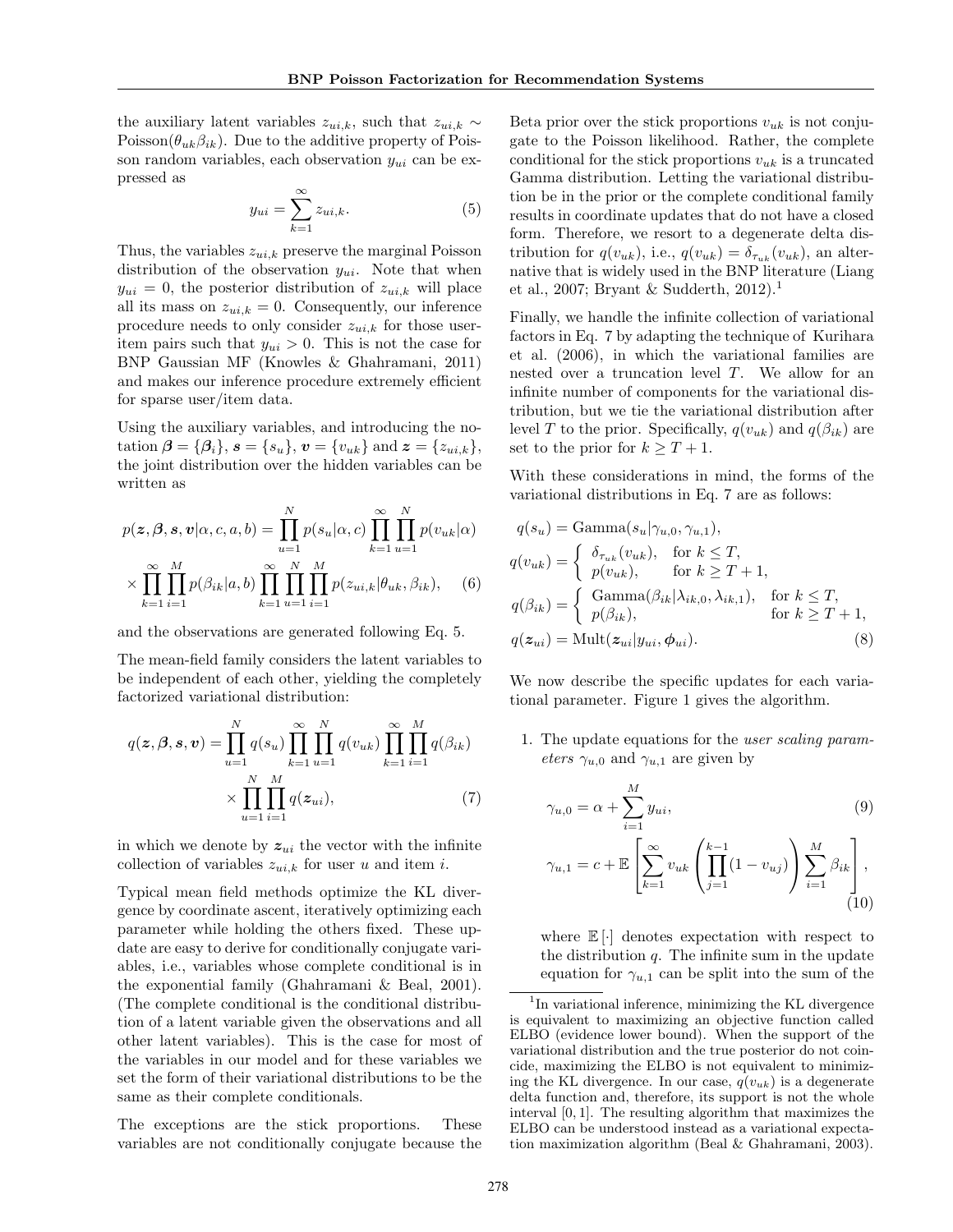Given a truncation level  $T$ , for all users and items, initialize the user scaling parameters  $\{\gamma_{u,0}, \gamma_{u,1}\}\$ and the item parameters  $\{\lambda_{ik,0}, \lambda_{ik,1}\}$  to the prior with a small random offset. Initialize the stick proportions  $\tau_{uk}$ , where  $k \leq T$ , randomly.

Repeat until convergence:

- 1. For each user/item pair such that  $y_{ui} > 0$ ,
	- Update the multinomial parameter  $\phi_{ui}$ using Eq. 16.
- 2. For each user,
	- Update the user scaling parameters  $\gamma_{u,0}$ and  $\gamma_{u,1}$  using Eq. 9 and Eq. 10.
	- Update the user stick proportions  $\tau_{uk}$  for all  $k \leq T$  using Eq. 12.
- 3. For each item,
	- Update the item weight parameters  $\lambda_{ik,0}$ and  $\lambda_{ik,1}$  using Eq. 13 and Eq. 14 for all  $k \leq T$ .

Figure 1: Batch variational inference for the Bayesian nonparametric Poisson factorization model. Each iteration only needs to consider the non-zero elements of the user/item matrix.

terms for  $k \leq T$  and the sum of the terms for  $k \geq T + 1$ . The first sum is straightforward to compute, but the second one involves infinitely many terms. However, it results in a convergent geometric series whose value is given by

$$
\mathbb{E}\left[\sum_{k=T+1}^{\infty} v_{uk} Y_{uT} \left(\prod_{j=T+1}^{k-1} (1-v_{uj})\right) \sum_{i=1}^{M} \beta_{ik}\right] = Y_{uT} D,
$$
\n(11)

where  $Y_{uT} = \prod_{k=1}^{T} (1 - \tau_{uk})$  and  $D =$  $\sum_{i=1}^{M} \mathbb{E} \left[ \beta_{i(T+1)} \right] = Ma/b.$ 

2. The update equations for the *stick proportions*  $\tau_{uk}$ can be obtained by taking the derivative of the objective function with respect to  $\tau_{uk}$  and setting it equal to zero. This yields the quadratic equation  $A_{uk}\tau_{uk}^2 + B_{uk}\tau_{uk} + C_{uk} = 0$ , where the coefficients  $A_{uk}, B_{uk}$  and  $C_{uk}$  are provided in the Supplementary Material. Solving for  $\tau_{uk}$ , we get

$$
\tau_{uk} = \frac{-B_{uk} \pm \sqrt{B_{uk}^2 - 4A_{uk}C_{uk}}}{2A_{uk}},\tag{12}
$$

and we discard the solution that is not in  $[0, 1]$ .

Note that we require  $\alpha > 1$  for the variational objective to be a concave function of  $\tau_{uk}$ .

3. For the item weights, the equations for the variational parameters  $\lambda_{ik,0}$  and  $\lambda_{ik,1}$  are straightforward due to the conditional conjugacy of the distributions involved:

$$
\lambda_{ik,0} = a + \sum_{u=1}^{N} y_{ui} \phi_{ui,k},
$$
\n(13)

$$
\lambda_{ik,1} = b + \sum_{u=1}^{N} \mathbb{E} \left[ s_u v_{uk} \prod_{j=1}^{k-1} (1 - v_{uj}) \right]. \tag{14}
$$

4. Exploiting the Gamma-Poisson conjugacy, we know that the optimal  $q(z_{ui})$  can be parameterized by an infinite-dimensional vector  $\phi_{ui}$  whose components take the form

$$
\phi_{ui,k} \propto \exp{\mathbb{E}\left[\log \theta_{uk}\right]} + \mathbb{E}\left[\log \beta_{ik}\right]\}.
$$
 (15)

Let  $R_{ui,k} = \mathbb{E} [\log \theta_{uk}] + \mathbb{E} [\log \beta_{ik}]$ . Then,

$$
\phi_{ui,k} = \frac{\exp\{R_{ui,k}\}}{\sum_{k=1}^{\infty} \exp\{R_{ui,k}\}}.
$$
 (16)

Similarly to the derivation by Kurihara et al. (2006), we are left with computing a normalizer that is an infinite sum. The summation up to the truncation level  $T$  is straightforward, and thus we focus on computing  $\sum_{k=T+1}^{\infty} \exp\{R_{ui,k}\}.$  It is also a convergent geometric series, which can be computed as

$$
\sum_{k=T+1}^{\infty} \exp\{R_{ui,k}\} = \frac{\exp\{R_{ui,T+1}\}}{1 - \exp\{\mathbb{E}\left[\log(1 - v_{u(T+1)})\right]\}}.
$$
\n(17)

We have described our batch variational inference algorithm for the BNPPF. We emphasize that the algorithm needs to only iterate over the nonzero elements. For a dataset with  $N$  users,  $M$  items and  $r$  ratings, the algorithm in Figure 1 has a computational complexity of  $O(T^2N + TM + Tr)$ . The dominant cost is the iteration over ratings captured by the  $O(Tr)$  term, which equals the cost for the finite PF model with a fixed number of components  $K = T$  (Gopalan et al., 2013). This allows us, in the next section, to analyze very large user/item data sets.

#### 4 Empirical Study

In this section, we compare the nonparametric Poisson Factorization model (BNPPF) and the finite Poisson factorization model (Gopalan et al., 2013) on three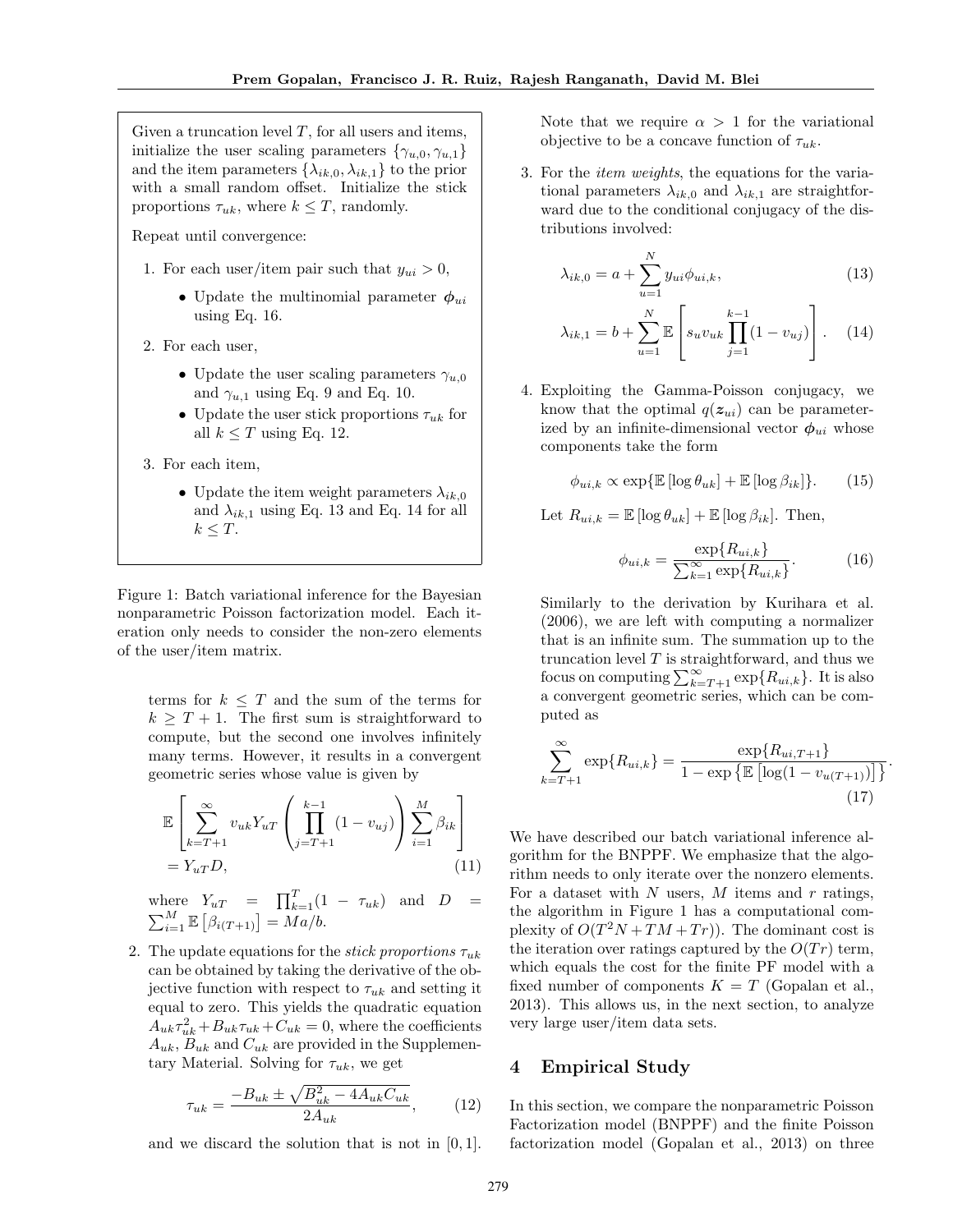

Figure 2: Rows 1-3: Generalization performance on the MovieLens and the Netflix data sets. The data sets vary in size from 1 million ratings to 100 million ratings. Points indicate the finite model predictive performance with varying dimensionality  $K$ , while the horizontal line indicates the BNPPF model performance. The BNPPF model demonstrates better predictive log likelihood for the two largest data sets and is at least as good as the finite models in terms of mean precision and recall. Row 4: Predictive log likelihood as a function of run-time for all the considered models. The BNPPF model is as fast as a single run of the finite model with  $K = T$ .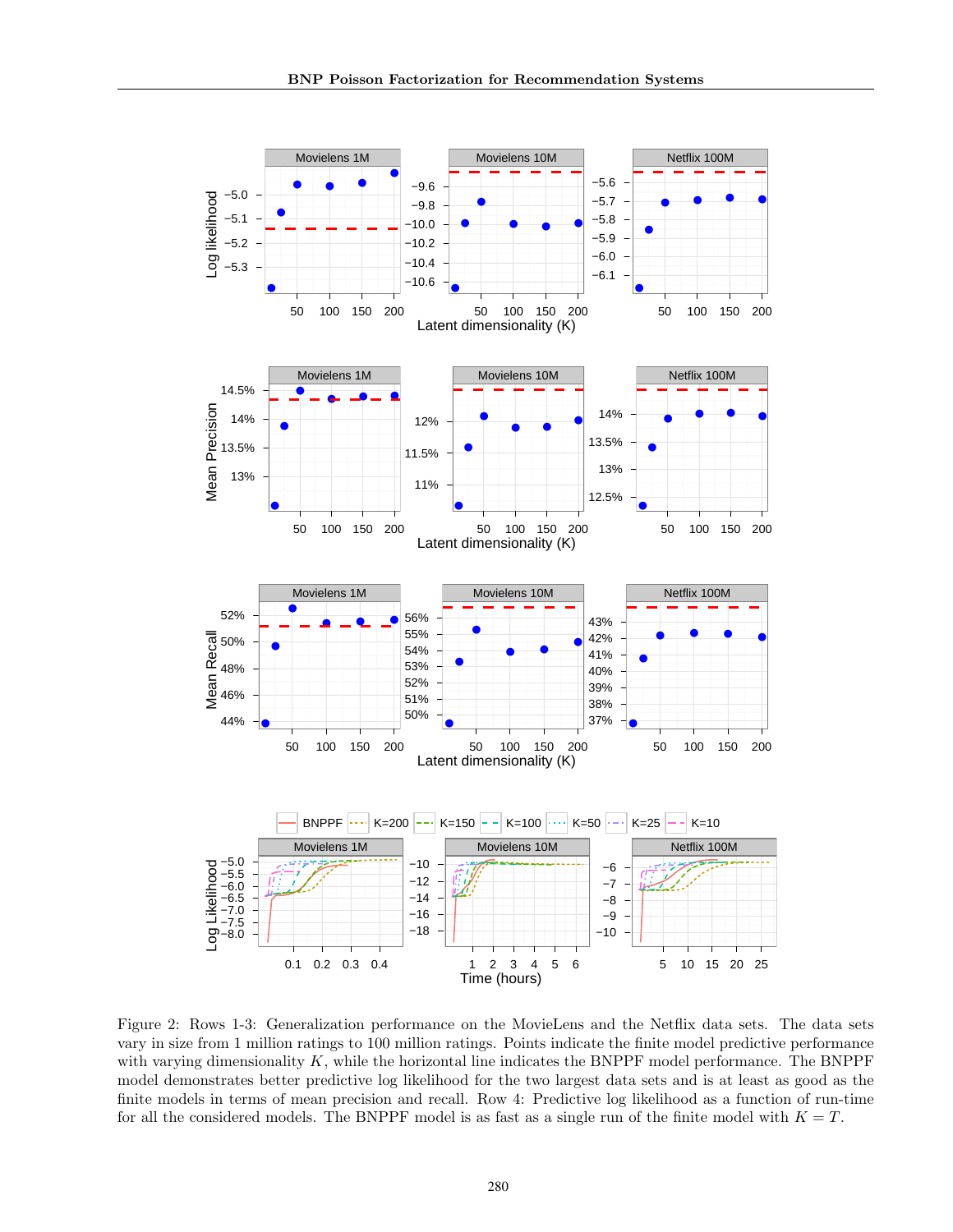different data sets. Our goal is to demonstrate that the BNPPF variational inference algorithm can avoid model selection, while yielding better or similar performance than the variational inference algorithm for its finite counterpart. On large data sets, model selection involves fitting the finite model on a wide range of the latent dimensionality  $K$ , making it computationally intractable. We also show that our inference algorithm scales, and that it runs in roughly the same time needed for a single run of the finite model. We do not compare to Gaussian BNP matrix factorization algorithms which require iteration over all elements of the user/item matrix. We note that the finite algorithm outperforms Gaussian MF (Gopalan et al., 2013).

We implemented the algorithm of Figure 1 in 4, 000 lines of  $C++$  code. The input to this algorithm is the user/item matrix. The output are the parameters for the approximate posterior distribution over the user and item weights.<sup>2</sup>

Data sets. We study the predictive performance and runtime of the BNPPF model on these data sets:

–MovieLens dataset (Herlocker et al., 1999), which contains 1 million (MovieLens1M) ratings of movies provided by users, with 6, 040 users and 3, 980 movies. The ratings range from 0 (no rating) to 5 stars.

–MovieLens dataset with 10 million (MovieLens10M) ratings of movies, 71, 567 users and 10, 681 movies. Ratings are made on a 5-star scale, with half-star increments. We multiply times 2 to get a scale from 0 to 10 "half stars".

–Netflix dataset (Koren et al., 2009), which is similar to MovieLens1M dataset but significantly larger. It contains 100 million ratings, with 480, 000 users and 17, 770 movies. Unlike MovieLens, the Netflix data is highly skewed: some users rate more than 10, 000 movies, while others rate less than 5.

Metrics. As figures of merit, we use the quantities below, measured over a held-out test set which is not observed during training. For each dataset, the test set consists of randomly selected ratings which make up 20% of the total number of ratings. This test set consists of items that the users have consumed. During training, these test set observations are treated as zeros.

–Predictive log likelihood (or mean held-out log likelihood). We approximate the probability that a user consumed an item using the variational approximations to the posterior expectations of the hidden variables. For the BNPPF model, we compute the ex-

pectation  $\mathbb{E}\left[\sum_{k=1}^{\infty} \theta_{uk}\beta_{ik}\right]$  exactly using a convergent geometric series as in the updates in Eq. 11. We use these expectations to compute the average predictive log likelihood of the held-out ratings.

–Mean precision and recall. Once the posterior is fit, we use the BNPPF to recommend items to users by predicting which of the unconsumed items each user will like. We rank each user's unconsumed items by their posterior expected Poisson parameters,

score<sub>ui</sub> = 
$$
\mathbb{E}\left[\sum_{k=1}^{\infty} \theta_{uk} \beta_{ik}\right],
$$
 (18)

where  $\mathbb{E}[\cdot]$  denotes expectation with respect to the distribution q. During testing, we generate the top  $M$  recommendations for each user as those items with the highest predictive score under each method. For each user, we compute the precision-at- $M$ , which measures the fraction of relevant items in the user's top-M recommendations. Likewise, we compute recall-at-M, which is the fraction of items in the test set present in the top  $M$  recommendations. We set  $M$  to 100 in our experiments. We computed the mean precision and mean recall over 10, 000 randomly chosen users (for MovieLens1M, we compute the mean over all users).

Hyperparameter selection. In order to set the hyperparameters, we first notice that both the finite and infinite models share the same prior on the item weights and, therefore, we use the same hyperparameter values for a fair comparison (specifically, we set  $a = b = 0.3$  for both models). Due to the stick breaking construction, the prior on the user weights differs between the finite and the infinite models. For the BNPPF model, we set the user scaling hyperparameter  $c = 1$  and  $\alpha = 1.1$  (recall from Section 3 that we require  $\alpha > 1$ ). For the finite model, we explored the values in the set  $\{0.1, 1, 10\}$  for both the shape and scale in Eq. 2, and choose unit shape and unit scale because these values provided the best performance on the test set in terms of predictive log likelihood (see Supplementary Material for a comparison). We use these values in all our experiments.

Convergence. We terminate the training process when the algorithm converges. We measure convergence by computing the prediction accuracy on a validation set, composed of 1% randomly selected ratings, which are treated as zeros during training and are not considered to measure performance. The algorithm stops either when the change in log likelihood on this validation set is less than 0.0001%, or if the log likelihood decreases for consecutive iterations.

Results. In Figure 2, we show the results for the two MovieLens data sets with 1 million and 10 million rat-

<sup>2</sup>Our software is available at

https://github.com/premgopalan/bnprec.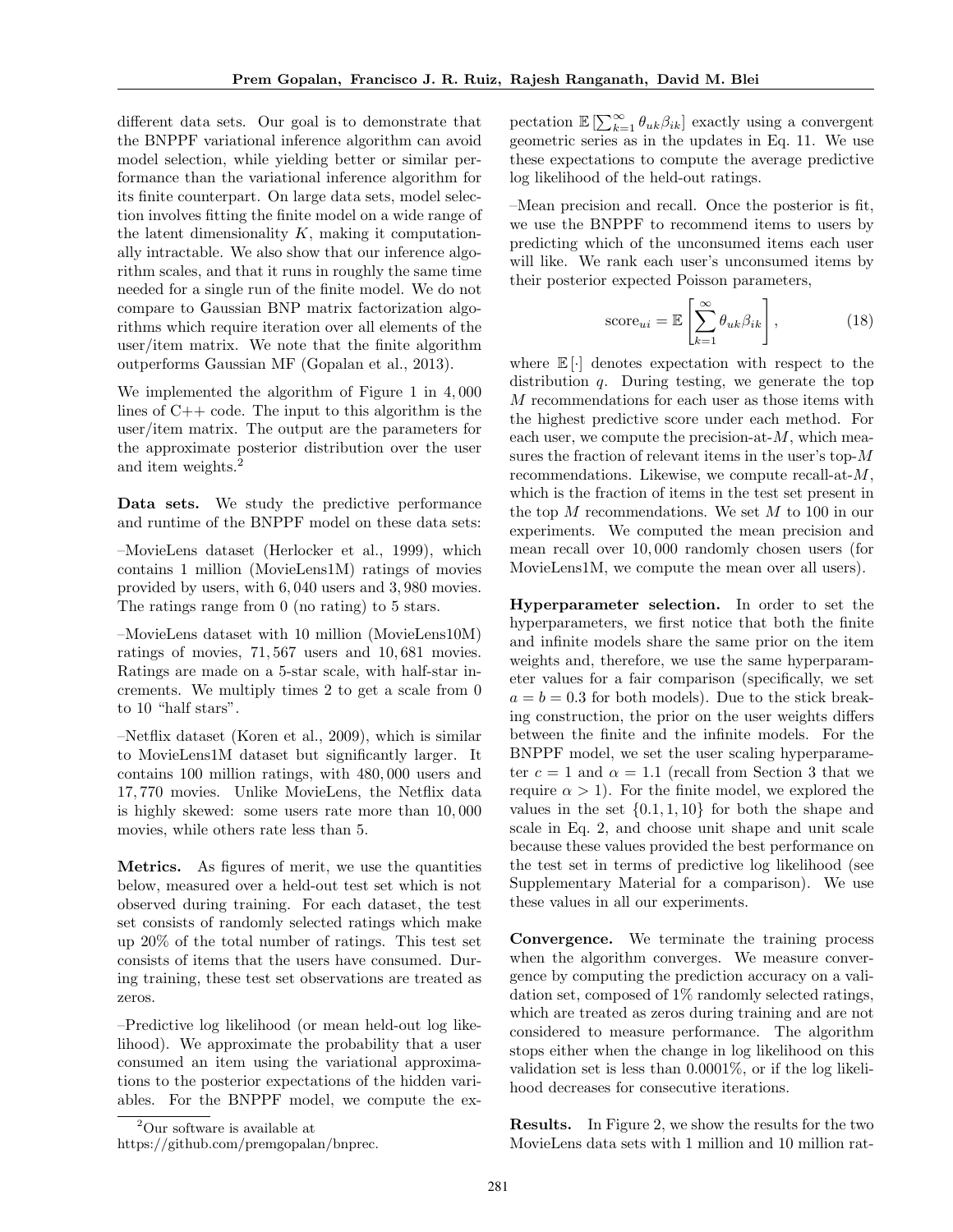ings, and the Netflix dataset with 100 million ratings. The top row corresponds to mean held-out log likelihood, while the second and third rows correspond, respectively, to mean precision and recall. We set the truncation level for the BNPPF to  $T = 200$  across all data sets. As seen in Figure 2, the BNPPF model has better held-out log likelihood with a fixed truncation level than the corresponding finite models, as we vary K from 10 to 200 (with the exception of the small MovieLens1M dataset). Further, the BNPPF model performs at least as well as the finite models in the mean precision and mean recall metrics.

For the BNPPF model, we computed the effective dimensionality  $K^*$  of the latent weights. In order to identify  $K^*$ , for each user, we identify the top latent components  $k \leq T$ , that contribute to at least 95% of the user's expected budget under the approximate posterior, i.e.,  $\mathbb{E}\left[\sum_{k=1}^{\infty}\theta_{uk}\sum_{i=1}^{M}\beta_{uk}\right]$ . We rank the latent components by their contribution to the expected budget. Across all users, it gives us the effective dimensionality of the latent weights. For the MovieLens1M dataset, we found  $K^* = 92$ , and for MovieLens10M and Netflix data sets, we found that all latent components were used with  $T = 200$ .

The last row of Figure 2 shows that the BNPPF model runs as fast as the inference algorithm for the finite model with  $K$  set to the truncation level of 200. As discussed in Section 3, the dominant computational cost is the same for these algorithms.

The use of degenerate variational distributions over the stick proportions results in a fast algorithm with closed-form solutions for the variational parameters. However, there are two limitations. First, as discussed in Section 3, the choice of degenerate variational distributions constrains  $\alpha$  to be greater than 1. We focussed on movie data sets in this work. In future work, we plan on extending our algorithm to other types of data sets, such as users reading scientific articles. Unlike movie data sets, each user is likely to be interested in articles belonging to particular research areas, e.g., machine learning. This suggests increased sparsity in the latent user weights, which can be captured as prior knowledge by setting  $\alpha \leq 1$ . Second, the use of point estimates for the stick proportions may result in overfitting. Both limitations can be overcome by placing a non-degenerate variational distribution over the stick proportions, which may come at an increased computational cost due to numerical optimization.

## 5 Conclusion

We develop Bayesian nonparametric Poisson factorization for recommendation systems. Given user/item

data, our model captures patterns of preferences and how many components are needed to represent the data. Our efficient variational inference algorithm scales to large data sets with high data sparsity as are frequently encountered in real-world recommendation problems. We present one of the first studies of an infinite model on large-scale user-movie preference data sets. Our model avoids the computationally inefficient method of searching for the number of latent components and gives better predictive performance than its parametric counterpart.

There are several directions for future work. First, we plan to use variational Beta distributions to capture the posterior of the stick proportions. This will remove constraints on settings for hyperparameter  $\alpha$ . However, using Beta distributions complicates the variational inference algorithm. Second, some data sets are too large to be handled with batch optimization, even when we only need to process the non-zero entries. We plan to develop stochastic variational inference algorithms (Hoffman et al., 2013) to scale to massive data sets. Finally, in some settings we may want hierarchical structure (Broderick et al., 2013).

#### Acknowledgements

We thank Jake Hofman for software used in the evaluation. David M. Blei is supported by NSF IIS-0745520, NSF IIS-1247664, NSF IIS-1009542, ONR N00014- 11-1-0651, Alfred P. Sloan foundation, and DARPA FA8750-14-2-0009. Francisco J. R. Ruiz acknowledges Ministerio de Educación of Spain (FPU fellowship, AP2010-5333), University Carlos III in Madrid (Ayuda para la Movilidad, Programa Propio de Investigación), and projects by Ministerio de Ciencia e Innovación of Spain (ALCIT TEC2012-38800-C03-01) and the European Union (Marie Curie ITN, FP7- PEOPLE-2012-ITN-316861). Rajesh Ranganath is supported by an NDSEG fellowship.

#### References

- Ball, B., Karrer, B., & Newman, M. E. J. (2011, September). Efficient and principled method for detecting communities in networks. Physical Review E, 84 (3), 036103.
- Beal, M. J., & Ghahramani, Z. (2003). The variational Bayesian EM algorithm for incomplete data: with application to scoring graphical model structures. *Bayesian Statistics*, 7.
- Broderick, T., Mackey, L., Paisley, J., & Jordan, M. I. (2013). Combinatorial clustering and the beta negative binomial process. arXiv preprint arXiv:1111.1802 .
- Bryant, M., & Sudderth, E. B. (2012). Truly nonparametric online variational inference for hier-